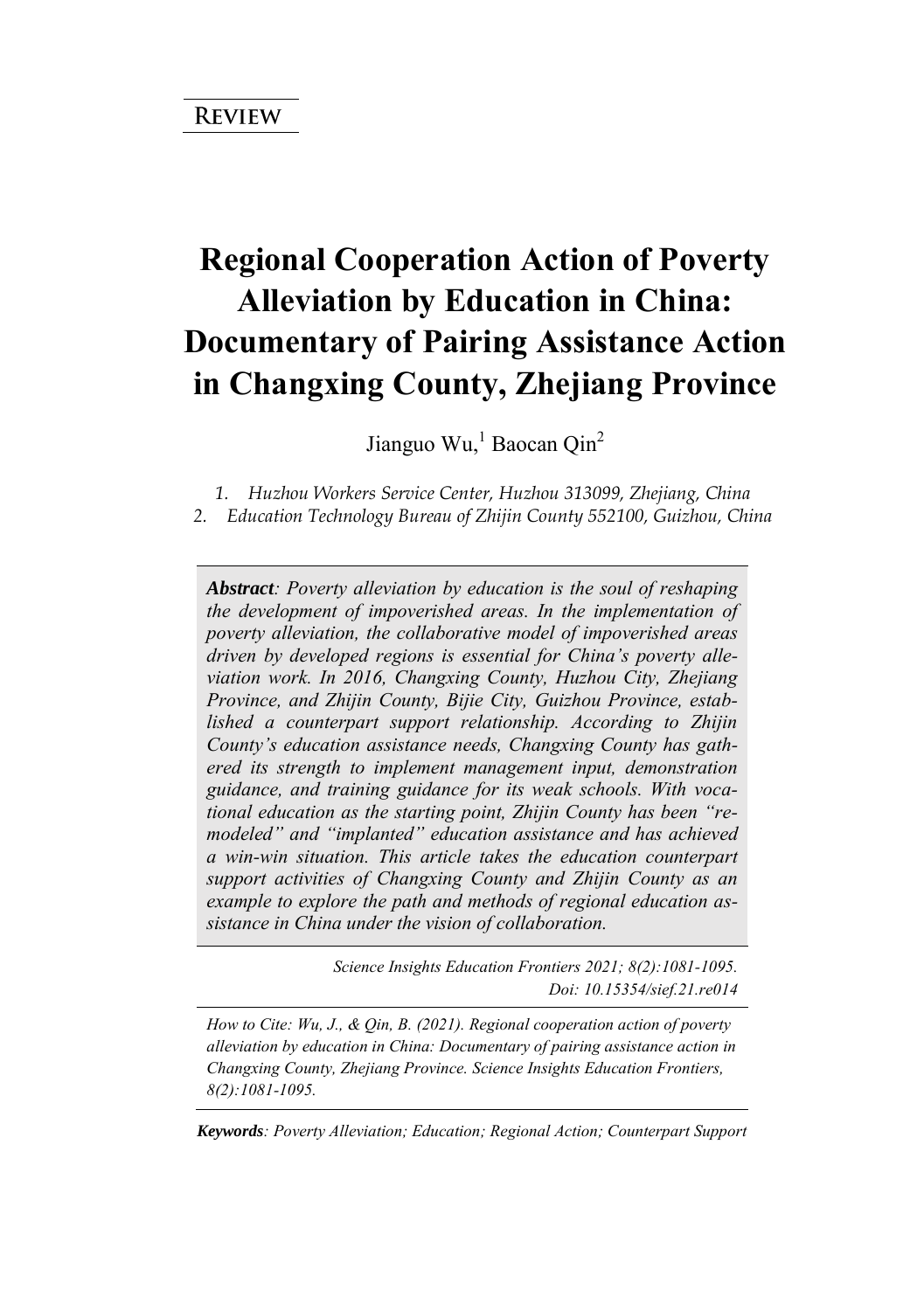MARTYA Sen (1981), the Nobel Laureate in Economics, believed that "Poverty is not only a lack of income but a deprivation of capacity. The lack of education is poverty deprived of capacity, which is deeper than income poverty, MARTYA Sen (1981), the Nobel Laureate in Economics, believed that "Poverty is not only a lack of income but a deprivation of capacity. The lack of education is poverty deprived of capacity, which is deeper than income pove perience, education is the key to supporting the will, supporting the intelligence, blocking the intergenerational transmission of poverty, and providing academic support for solving the poor's intergenerational transmission.

Affected by various factors such as the difference in economic development between regions, government investment in education, and social organizations' development, the uneven development of education in China still exists, especially between regions and between urban and rural areas (Xu, 2014). According to the 2012 *Educa-*tional Statistics Yearbook of China[,](#page-12-0)<sup>1</sup> the national average elementary school teacher/student (T/S) ratio was 17.36. Six provinces and cities in the western region are below the national value, and only two provinces and cities in the east were below the national value. In the middle school stage, the average national middle school T/S ratio was 13.59, nine provinces and cities in the western region were below the national value, and only one province in the east was below the national value. Judging from the situation of the T/S ratio in the eastern and western regions (12 provinces) in 2012, the T/S ratio of the elementary school in the city was 1:19, the T/S ratio of the elementary school in the county was 1:21, and the T/S ratio of the elementary school in rural areas was 1:23. From the data, most provinces in the western region seriously lacked teachers, and there was a significant difference in the proportion of teachers in the eastern, central, and western regions (Liang & Zhang, 2014).

In the road of poverty alleviation in China, precise poverty alleviation in education is the only way to achieve poverty alleviation. However, due to China's vast territory and significant regional economic differences, the degree of poverty and the difficulty of poverty alleviation in remote and impoverished areas are still the focus and difficulty of the poverty alleviation work. Poverty alleviation in primary education in remote and poverty-stricken areas is also an obstacle that must be overcome in education precision poverty alleviation.

*About the Author: Baocan Qin, Director, Teacher Education Unit, Education Technology Bureau of Zhijin County, Guizhou Province, China. Email: 407425126@qq.com*

*Correspondence to: Jianguo Wu, Huzhou Workers Service Center, Huzhou, Zhejiang, China. Email: zjcxwjg@126.com* 

*Conflict of Interests: None.* 

#### © 2021 Insights Publisher. All rights reserved.

Creative Commons Non Commercial CC BY-NC: This article is distributed under the terms of the Crea- $\circledcirc$   $\circledcirc$ tive Commons Attribution-NonCommercial 4.0 License (http://www.creativecommons.org/licenses/bync/4.0/) which permits non-commercial use, reproduction and distribution of the work without further permission provided the original work is attributed by the Insights Publisher.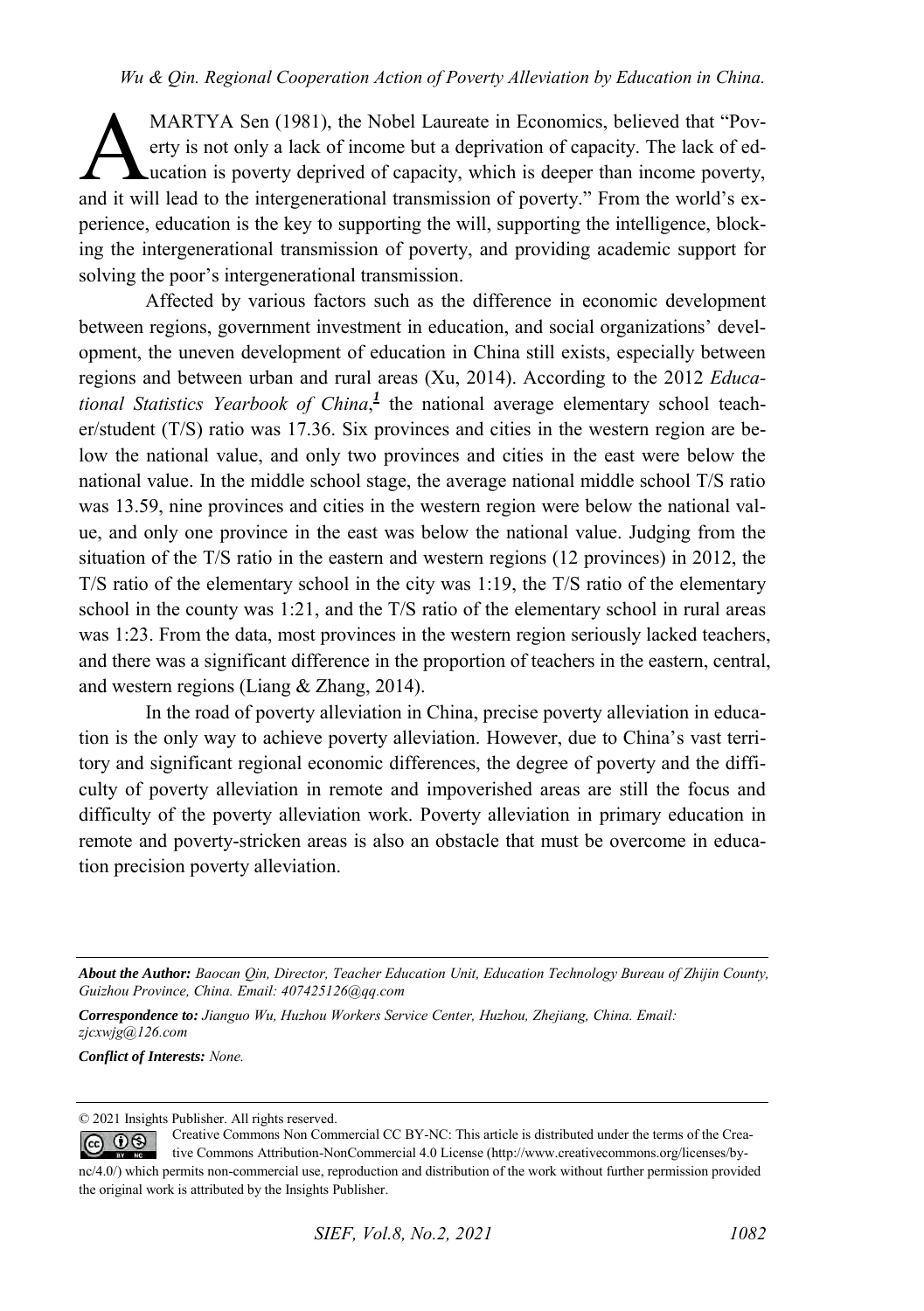In order to speed up the poverty alleviation process in the poverty-stricken areas of western China, narrow the gap between regional economy and education, and promote regional coordinated development, the Chinese government issued the "*Guiding Opinions on Further Strengthening the Cooperation of Poverty Alleviation between the East and the West*<sup> $2$ </sup> in 2016. In recent years, the eastern and western regions have pragmatically promoted the cooperation and counterpart support between the eastern and western regions and actively promoted the poverty alleviation of the poor in the western region to get rich through industrial poverty alleviation, financial assistance, and labor cooperation.

In terms of poverty alleviation by education, the developed eastern regions have continuously strengthened their collaboration and docking with impoverished counties in the western region. The development of poverty alleviation by education in China has been promoted by selecting teachers to carry out education support and disseminating ideas, organizing teams to teach training for counterpart support county teachers, and recruiting poor students to receive high-quality secondary vocational education free.

In 2016, Changxing County, Huzhou City, Zhejiang Province, and Zhijin County, Bijie City, Guizhou Province, launched an in-depth collaboration model for innovative education systems implementing educational "group-style" counterpart assistance. In 2018, under the guidance and assistance of the national, provincial, and county three-level organization departments, Changxing's counterpart assistance was coordinated through the east and west poverty alleviation. The Changxing support team and the Guizhou support team have settled in many schools in Zhijin County, and the continuous injection of high-quality educational resources has opened a new journey of education to promote poverty alleviation. This article takes the counterpart support action in Changxing County, Huzhou City, Zhejiang Province as an example to discuss the regional poverty alleviation by education strategy in China, to provide case and method support for poverty alleviation by education actions in other poverty-stricken areas.

## **Status Quo of Compulsory Education Resource Allocation and Team Formation in Aided Areas**

Guizhou Province is located in southwest China's hinterland, with high and dangerous terrain and rolling mountains everywhere. For a long time, occlusion and barrenness have been another pronoun of Guizhou. Poverty is broad, deep, and the task of poverty is heavy. Zhijin County is a subordinate district and county of Bijie City, a prefecturelevel city under Guizhou Province's jurisdiction. It is located in the northwest of Guizhou, with Yunnan to the west and Sichuan to the north. Because it is located in the Wumeng Mountain area, it has a high altitude, low forest coverage, severe rocky desertification, complex economic development, and slow progress. The resulting "three major problems" of economic poverty, ecological deterioration, and population expansion have plagued Zhijin County for the first 30 years (Shang, 2018).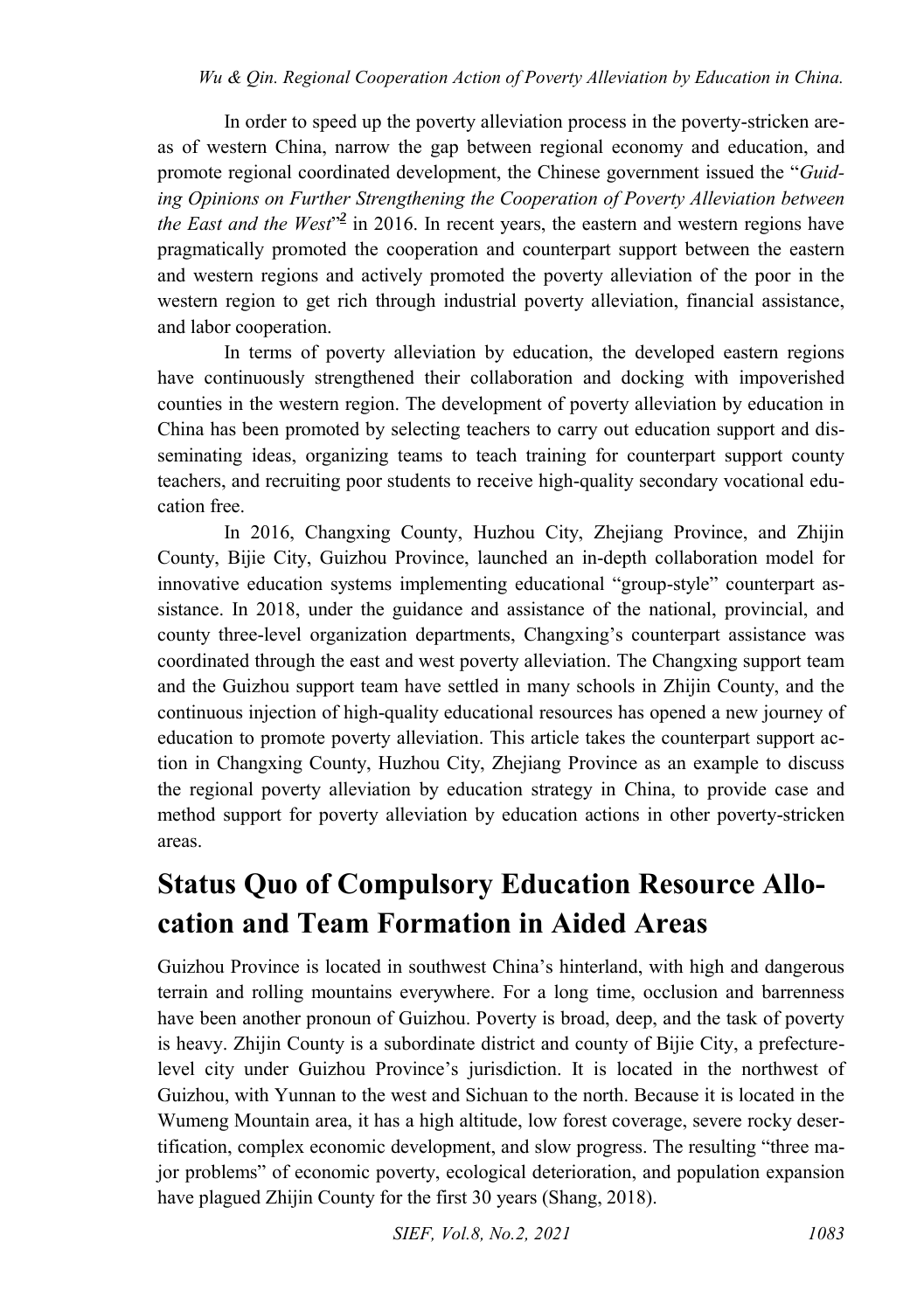#### *Wu & Qin. Regional Cooperation Action of Poverty Alleviation by Education in China.*

In terms of educational resources, Zhijin County's overall educational infrastructure is lacking. In some areas, it is challenging to attract outstanding teachers due to economic and transportation problems. There are insufficient total educational resources, inadequate educational resources, uneven development of compulsory education, and uncoordinated development of various education types. According to the "*Report on the Review, Evaluation, and Acceptance of the Basic Popularization of 15-year Education in Zhijin County*" published by the Education Bureau of Bijie City in 2017, there are still problems with low standards, weak foundations, and fluctuations in indicators for the basic popularization of 15-year education in Zhijin County. The development between urban and rural areas and between towns and villages is not balanced. In the compulsory education stage, the conditions for running compulsory education in towns and counties are insufficient, and the school's teaching facilities and equipment do not meet the standards during the compulsory education stage. At the high school stage, regular high schools and secondary vocational schools are seriously inadequate with degrees and insufficient teachers. The ratio of faculty to students in high schools is far from the prescribed standards, and the provision of education teachers and teaching resources cannot meet the development of students, and the conditions for running schools are not optimistic (Bijie Education Bureau, 2017).

Changxing County, Zhejiang Province is located in the junction of Jiangsu, Zhejiang, and Anhui, so it is known as the "Three Provinces Thoroughfare" and is one of the top 100 counties in China's economy (National Academy of Economic Strategy, 2020). Since 2016, Xiongjiachang Town Middle School and Central Elementary School in Zhijin County have been paired with Changxing County Gucheng Middle School and Changxing County Sixth Elementary School respectively. It has gradually developed into multi-school paired assistance in the two places in recent years, covering nine elementary schools in Xiongjiachang Town of Zhijin County and 11 elementary schools in Changxing County. The two places have carried out interactive exchanges in the form of mutual visits, sending teachers, lectures, and on-site learning on many occasions, making great efforts to enhance the soft power of education in Xiongjiachang Town, Zhijin County. In 2018, the formation of schools in Changxing County and Zhijin County received significant attention from the two places' governments, and a cooperation agreement was signed in December of that year. Since then, education assistance between the two places has risen from non-governmental exchanges to the government level, and the areas of cooperation have been continuously expanded.

### **The Content of Poverty Alleviation by Education**

The establishment of the direction of poverty alleviation by education needs to be rooted in the educational reality of the aided area, understand the current situation of local education, inquire about the problems in education, and provide targeted education assistance. In June 2016, the sixth elementary school in Changxing County, Huzhou City, Zhejiang Province, signed an agreement with the Xiongjiachang elementary school in Zhijin County in a theme organized by the China Tao Xingzhi Research Association on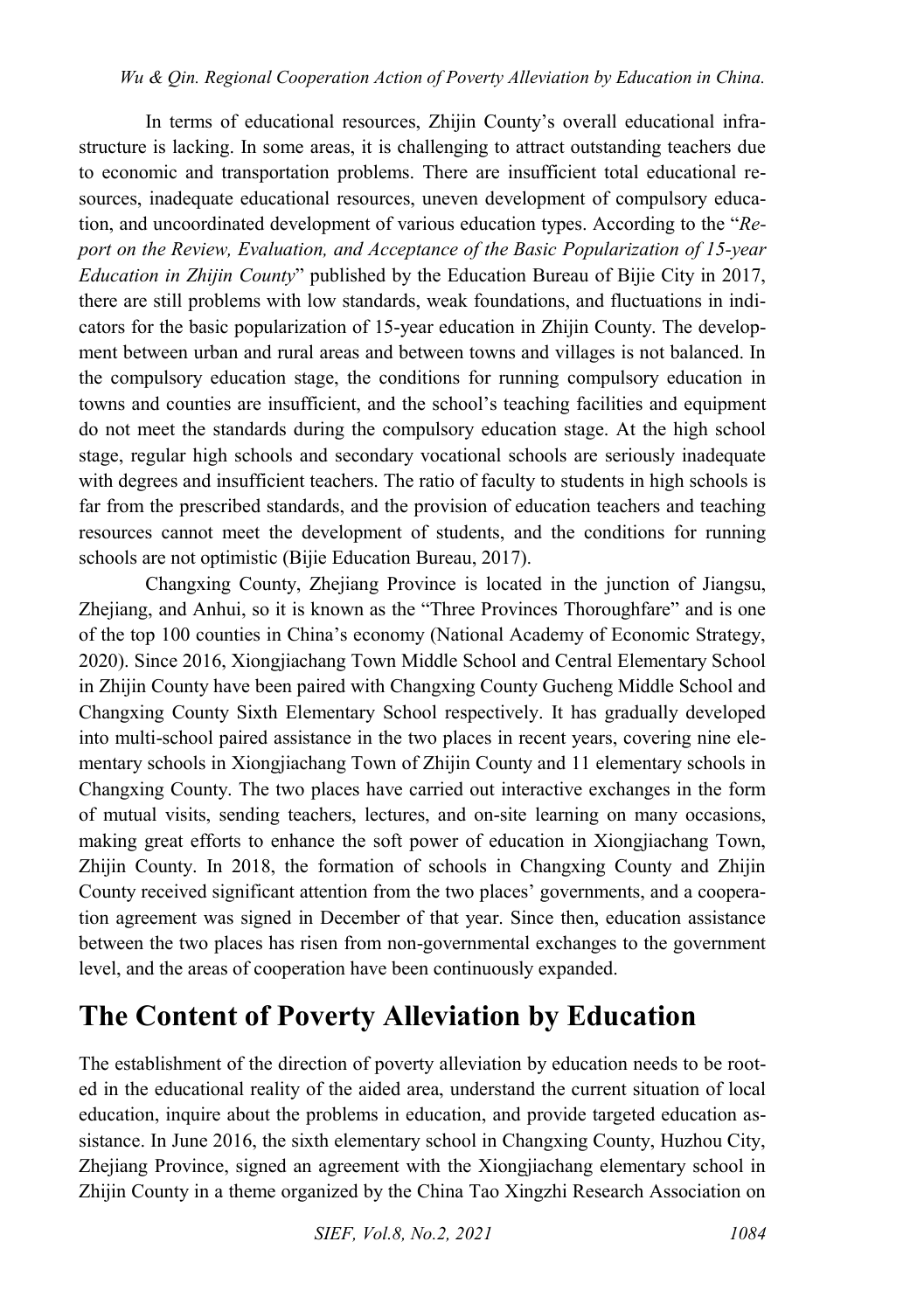"Improving the Soft Power of Bijie Education." Helping the pair opened the prelude of Changxing County and Zhijin County's education assistance. After signing the paired assistance agreement, relevant persons in charge of many schools in Changxing County, such as Changxing No.6 Elementary School, Changxing No.4 Elementary School Xi Community, Changxing No.1 Elementary School, and Taihu Elementary School, rushed to Zhijin County to conduct field investigations. Problems were found in the exchanges, the ideas for running the school were clarified, the relevant themes for deepening cooperation were determined, and the direction and content of the poverty alleviation by education were clarified. It mainly included teacher and management team training, precise assistance for teachers and students, and employment recommendation.

## *Insist on the Combination of Input and Output, Strengthen the Exchange of Talents in Multiple Ways*

### **Dispatch Famous Teachers to Teach**

Poverty alleviation must first support the intelligence, and the support of the intelligence is in the teacher. The key to the effect of the long-term poverty alleviation by education mechanism lies in teachers. In order to change the current situation of education in Zhijin County and improve the quality of teachers, Changxing County selected 25 outstanding teachers from various stages and multiple disciplines as long-term professional and technical talents to carry out the cooperation work of poverty alleviation by education in the east and west, and organized relevant schools to carry out short-term teaching activities of famous teachers in various forms from time to time. For example, from March to April 3, 2018, 10 experts from Changxing No. 1 Elementary School, Changxing No. 6 Elementary School, and Taihu Elementary School went to Xiongjiachang Town to guide the work and sent eight lectures and six demonstration classes to teachers in the town (Chai, 2019).

Sending teachers by famous teachers is not only a demonstration of lesson examples, but more importantly, it is to walk into poverty-stricken areas and combine with actual local conditions to bring teachers advanced educational concepts and method guidance (Ding, 2018).

### **Carry Out Intensive Teacher Training**

The building of a contingent of teachers is an essential way for China's education reform. According to the research of Wang et al. (2016), teachers in northwestern China have low professional literacy and self-career development planning ability, which affects the improvement of student development and the quality of teaching.

To improve teachers' overall professional quality in Zhijin County and select outstanding teachers to send them to teachers, Changxing County regularly invited experts and outstanding teachers to Zhijin for intensive training. Various training and lectures covered all teachers in the county. The content involved many aspects of subject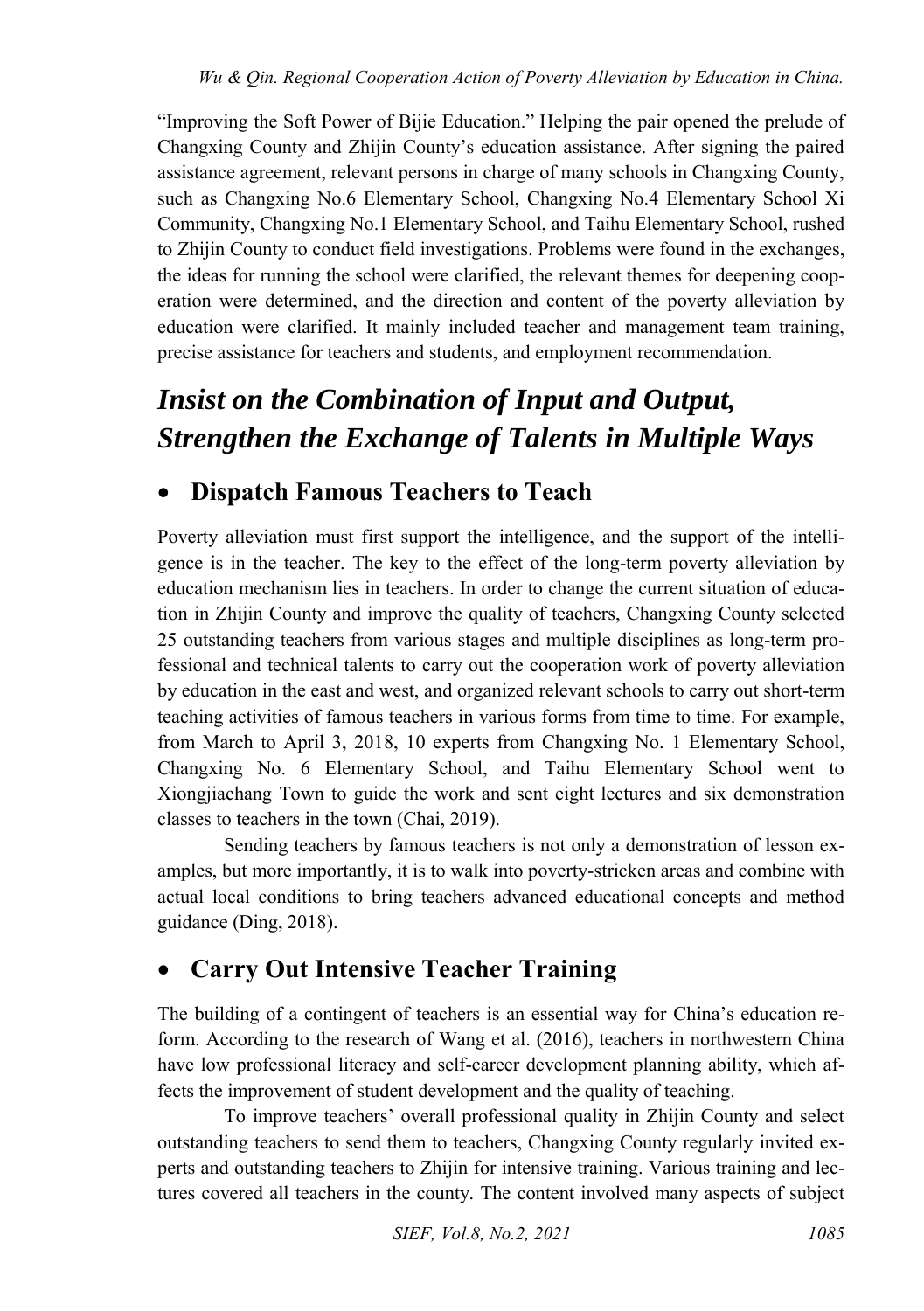professional training, campus management training, teacher skill training, school-based research training, teacher subject training, semester education, training, and campus culture construction training.

## **Exchange Management Personnel to Realize Short-Term Appointments**

While inviting famous teachers to provide input for Zhijin County education, Zhijin County Education Bureau focused on shortcomings and selected frontline teaching managers and teachers to train in Changxing County. Through two-way management position exchanges, skills training between the two places, and flexible intelligence assistance, we promote the exchange of ideas, the interaction of ideas, the mutual learning of technology, and the mutual learning of styles to provide self-sustaining support for local educational development.

In the past four years, the Education Management Center of Xiongjiachang Town, Zhijin County, has sent more than 30 school administrators and key teachers to Changxing for training. The learning content mainly includes school management system construction, system construction, teacher team construction, curriculum construction, and campus culture construction (Ma, 2019). Give play to the role of educational guidance and demonstration in mutual exchanges, pass on new ideas of education, drive Zhijin teachers to practice new teaching methods, and realize the complementary of education between the east and the West.

## *Adhere to the Combination of Needs and Advantages to Improve the Effect of Precise Assistance*

 **Clarify the Direction of Running a School and Promote the Construction of School Culture** 

Unclear school planning and lack of systematic design of school culture are common problems in aided schools. Therefore, clarifying the direction of running a school, building a campus culture based on the school's characteristics, showing the school's spiritual outlook, and promoting the school's connotation are important ways to help schools in the aided area develop effectively (Li, 2016).

To promote the development of football culture in the school in Xiongjiachang Town, Zhijin County, in April 2019, the vice-principal of Changxing No.6 Elementary School invited Li Jingyang, the former deputy principal of Liaoning Football School, as the football coach of the elementary school in Xiongjiachang Town Center. He gave a week-long instruction to campus football and helped Xiongjiachang School build and improve the football school-based curriculum. In July of the same year, 30 elementary school students from Xiongjiachang Town, Zhijin County signed up to participate in the football summer camp organized by Changxing County Education and Sports Bureau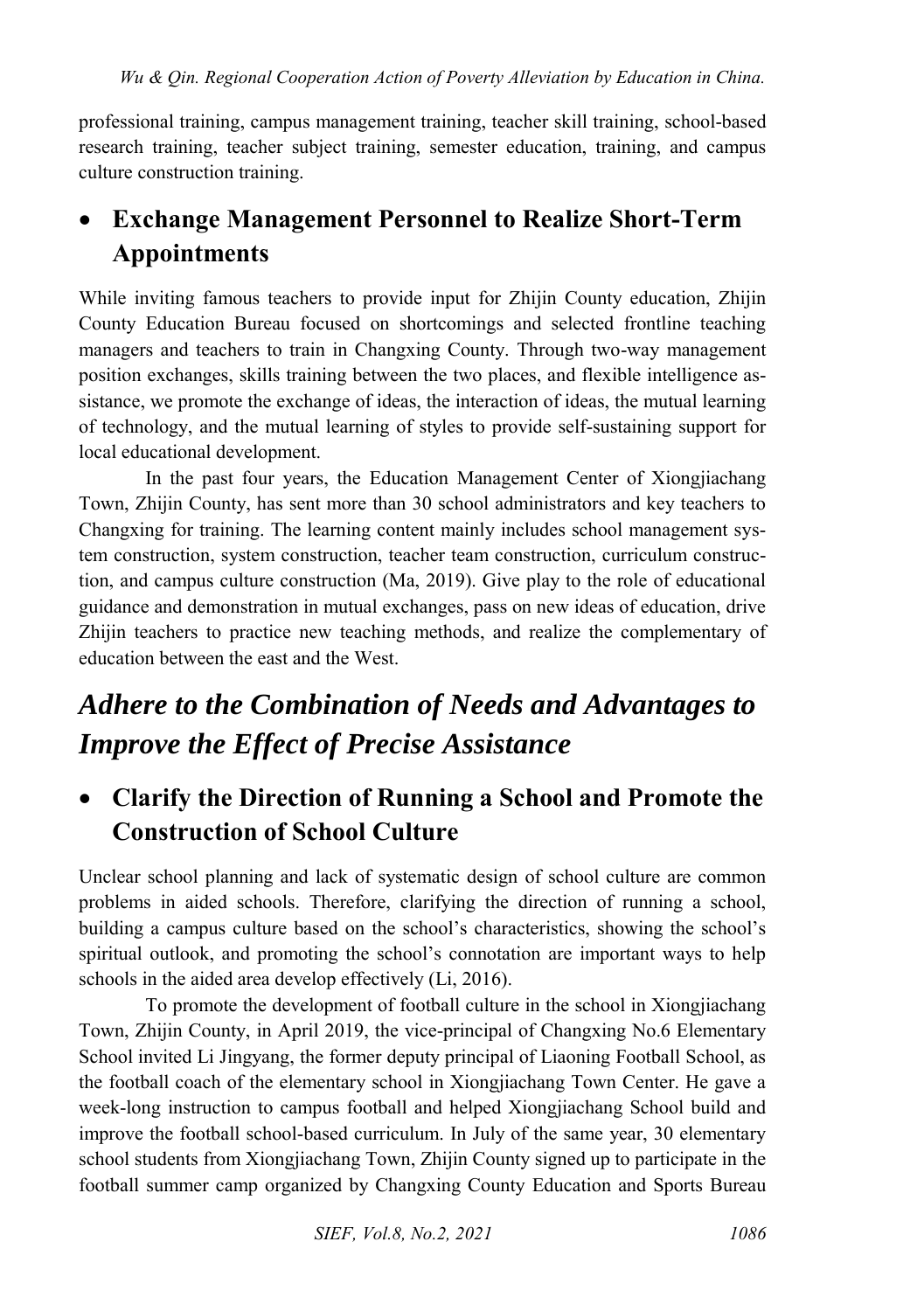after selection. Cultivate their football interest through summer camps, improve children's football skills, discover children's sports talents, and help children realize their sports dreams.

In addition to football culture, various aided schools have explored their own campus culture and formed a characteristic campus culture system. For example, Hejiazhai Elementary School founded "Jiahe Bank" and created a "small vegetable garden," turning the campus into a "home" for students. Xinglong Elementary School turns disadvantages into advantages, strengthens "love and responsibility," and narrows the distance between parents and children through a series of home-school parent-child activities. Baima Elementary School promotes the culture of reed dance, bamboo flute, and batik into the campus and has become a school with ethnic characteristics (Guo, 2019).

### **Teachers "One-On-One" Pairing, Joint Teaching and Research to Grow Together**

To accelerate young teachers' growth, a good trend of stepwise development of the teaching team is formed. The pairing activity between master and apprentice is a longterm and important school work to promote young teachers' professional growth (Zhang, 2015). In recent years, the Zhijin County Education Bureau has been closely following the core of assistance, focusing on improving teachers' quality, actively building platforms, carrying out consultation classes, new and old pairing activities, and striving to build a tower-style talent training system.

Since Zhijin County and Changxing County signed a support agreement, school teachers in the two places formed a one-on-one team. On the one hand, the selected teachers of Changxing County took the initiative to participate in the school's "new and old projects." Through mentor-apprentice pairing, precepts, and deeds, lead students to a wide range of development. On the other hand, teachers in the two places use modern educational technology for online communication and guidance. They share teaching resources, discuss and formulate assistance plans, and share gains and losses in the teaching process, which effectively promotes exchanging ideas, ideas, and teachers' styles in the two places.

### **Students Form A Team with Love and Realize the "Handin-Hand" Walk Together**

In addition to teachers forming "one-on-one" help groups, students from the two places also carried out "one-on-one" team activities. The schools in the two places use schools as large units and classes as small units to build a bridge between both sides' students. By helping students and students drive students, the city can help towns and villages; high-quality drives the weak, and achieves good results in expected improvement.

In the process of sending teachers and trainees to the outstanding teachers in Changxing County, they went to the grassroots and rural schools, carried out assistance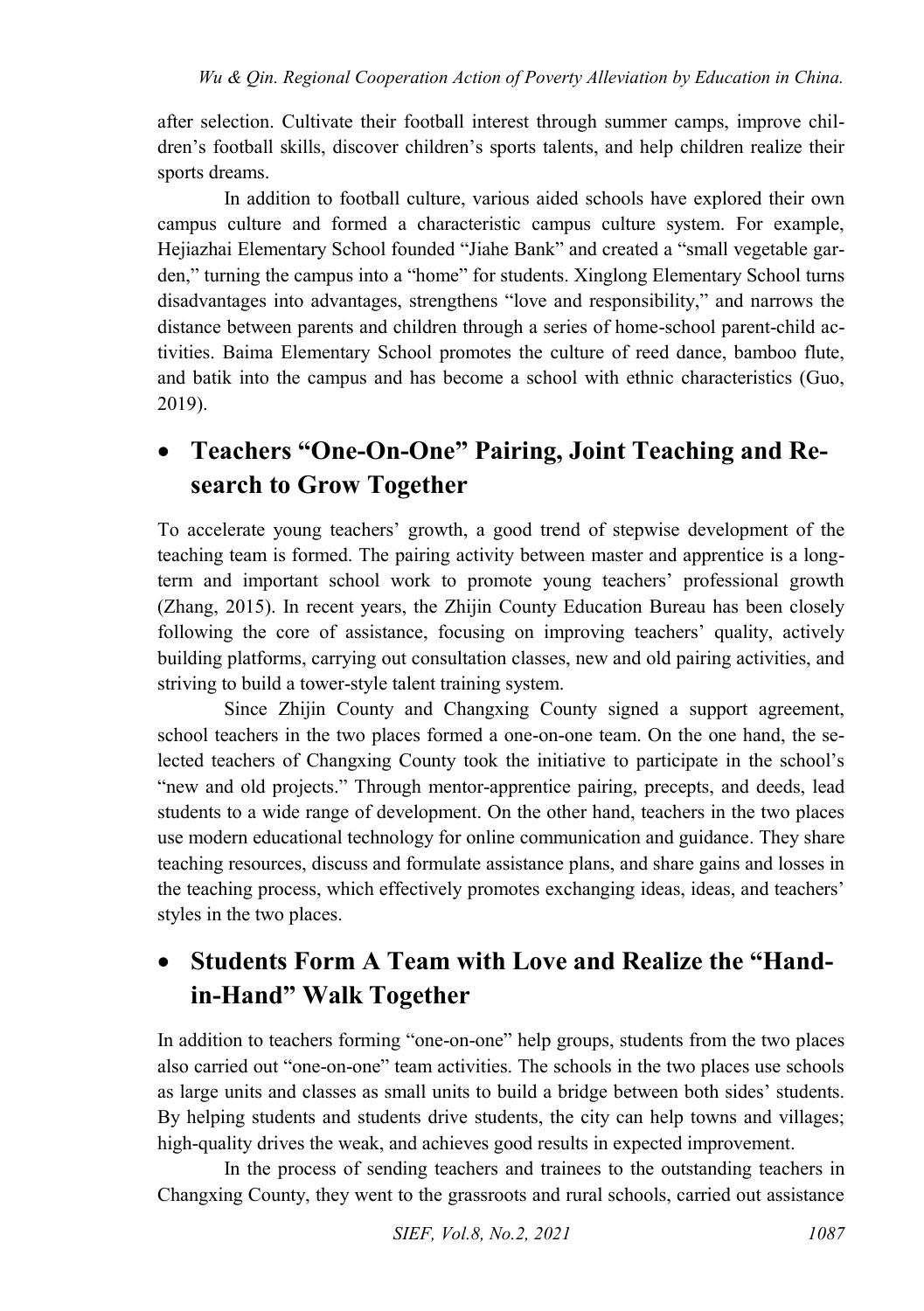research, and used funds, in-kind and spiritual encouragement. One-on-one paired assistance was provided to 18 needy students from Xinmai elementary school in Xiongjiachang Town, Zhijin County. Besides, a "one-to-one" assistance group has also been established between the students of both schools. The school cares for each other through letters and telephones in life, thought, and spirit, exchanges ideas, studies, and life difficulties, and promotes students' expected growth in the two places. This kind of student team formation based on school team formation and teacher team formation can enable students from both sides to make progress together in mutual learning and achieve the result of all-round assistance (Guizhou Provincial Statistics Bureau Synchronous Well-off Village Task Force, 2017).

### **Material Support**

While providing the "soft power" assistance to Zhijin County's high-quality education teachers, Changxing County also continuously assists the "material foundation" of Zhijin County's educational undertakings. In the past four years, schools in Changxing County and Zhijin County have initiated material donations. Changxing No.6 Primary School has donated more than 700 sets of school uniforms, more than 2,000 books, and electronic pianos and assembled toys worth more than 60,000 CNY. Changxing No.4 Elementary School donated 2,000 sets of school uniforms. Changxing No. 1 Elementary School assisted in constructing flush toilets at Muwang Elementary School in Xiongjiachang Town. Changxing Experimental School donated two laptops to Xiongjiachang Village Elementary School. The total amount of assistance funds reached 650,000 CNY, which has effectively improved the local conditions for running schools.

## *Combining Assistance and Self-Reliance to Enhance the Endogenous Motivation of Education in Zhijin County*

Industrial poverty alleviation is a crucial link in activating hematopoietic function in impoverished areas. In order to fundamentally solve the problem of deep poverty and block the intergenerational transmission of poverty, it is necessary to realize the transformation from external "input type" assistance to its own "output type," thereby activating the endogenous driving force of development (Jiang & Tan, 2017).

After learning that Zhijin County's high school enrollment rate was low and many students had to enter the society early to earn a living, the Changxing County government attached great importance to it and began to explore the school-enterprise cooperation, secondary vocational cooperation, and sports cooperation modes between the two counties. In December 2018, an agreement was reached on the targeted enrollment of labor service cooperation bases outside the county, forming an overall assistance work for enrollment, training, and work in the eastern and western regions. The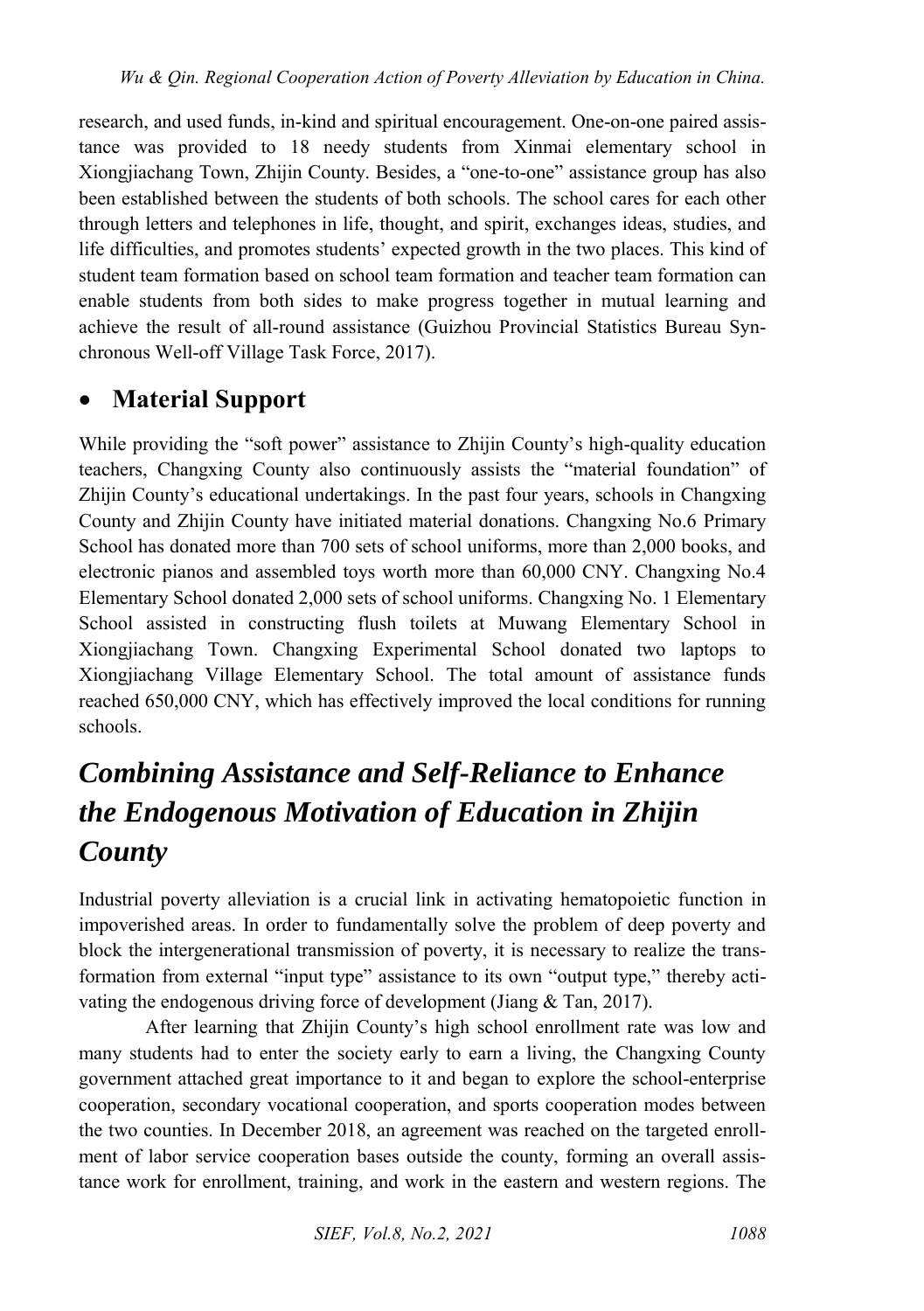"Targeted Employment Yunnan-Guizhou Class" is the beginning of the cooperation between Changxing County and Zhijin County of Guizhou Province and Shaotong County of Yunnan Province in vocational education.

The "Yunnan-Guizhou Class" training subjects are schools and enterprises, and the training places are classrooms and workshops. The schools and enterprises jointly formulate the training content. Each student who enters the "Yunnan-Guizhou Class" can receive 5,000 CNY education funds and 5,000 CNY living allowance every year. Every winter, the student's intended Employment Company is responsible for solving the round-trip fare of 1,500 CNY. After the three-year study period's expiration, priority is given to recommending employment in the intended enterprise.

In July 2019, the first "Targeted Employment Yunnan-Guizhou Class" was successfully opened. A total of 146 students from Guizhou Zhijin and Yunnan Zhaotong came to enroll. These students all study in Changxing County Vocational Education Center and Changxing County Technician College. They implement a teaching model that combines learning and skills so that students can get the transfer of theoretical knowledge and take into account the practical skills of operation training. In the first "Yunnan-Guizhou Class" training course, there were four majors in mechanical processing, assembly fitter, electrical operation and control, and tourism service and management.

In July 2020, based on the "Yunnan-Guizhou Class," the "Changxing Class" was officially launched. Different from the former, the latter was funded by the Changxing government, allowing students in the Yunnan-Guizhou area to go to local vocational colleges for free, and intern in the signed orientation enterprise in the last year, and finally stay in the enterprise to work after graduation (Guo, 2020).

The establishment of "Yungui Class" and "Changxing Class" is a crossregional cooperation between coastal cities in China's east and mountainous counties in the west. It combines the east and west regions' resources, with people coming out of the west and platforms coming out of the east. It is also a pioneering work in schoolenterprise cooperation and talent training under the new situation. This is a way that is led by the human resources and social departments, coordinated by the education department, vocational education institutions commission training, various forming enterprises undertake, entrust training on-demand, and order to undertake vocational education talents. It can effectively expand vocational education talents' upward space and promote the "joint" of the east and the west to create a "output bank" of skilled talents.

## **Regional Education Assistance Effectiveness**

Since 2016, starting with the pairing between the sixth elementary school in Changxing County, Zhejiang Province, and the elementary school in Xiongjiachang Town, many schools in Changxing County, have signed pairing assistance agreements with schools in Xiongjiachang Town. After the pairing with Changxing County, the schools in Zhijin County represented by the elementary school in the central elementary school of Xiongjiachang Town further clarified the school's school-running ideas and formulated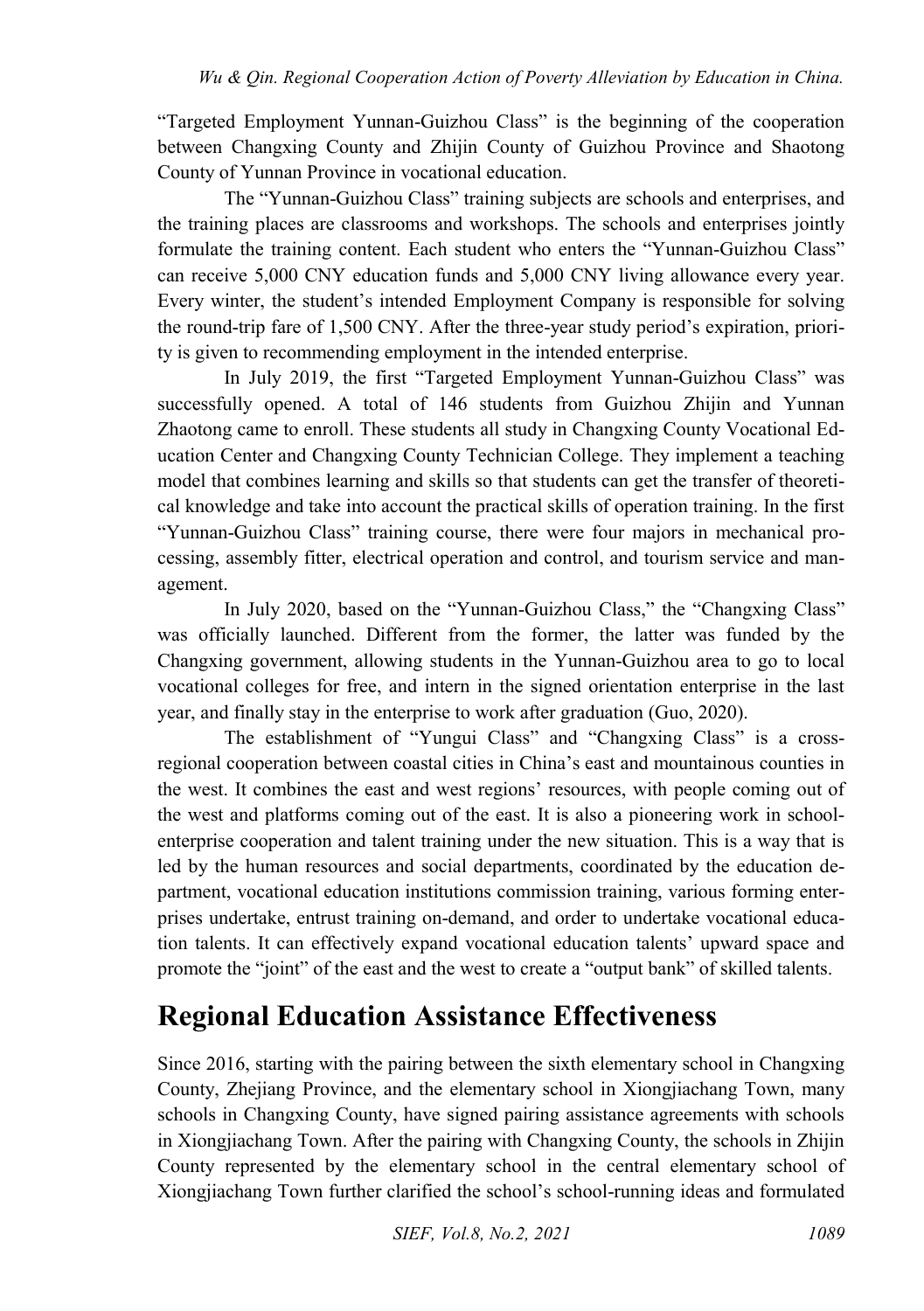development plans that were in line with the school's actual conditions. Then the school's campus culture theme was established, the school moved towards connotation development, and the soft power of education was greatly improved.

## *The Soft Power of School Education in Aided Areas Has Been Greatly Improved*

#### **School Education and Teaching Results are Fruitful**

Xiongjiachang Central Elementary School, as one of the aided schools, has created a systematic "Xingzhi" campus culture under the assistance of the past four years. The school has been rated as a safe and civilized campus, five good working committees, municipal outstanding young pioneer's squadron, moral education model school, quality education model school.

After Hejiazhai Elementary School paired up with Changxing Shuikou Elementary School, the two schools sent teachers to each other to study in pairs. After Shuikou Elementary School's teachers came to Hejiazhai Elementary School, they gave good suggestions on on-campus culture construction, student reading and learning, and student conduct evaluation and motivation. Hejiazhai Elementary School has formed a relatively systematic campus "family culture." The entire campus culture construction follows the principle of building a "home" campus, turning the campus into a student's "home," and creating a colorful campus culture.

## **The Professionalism of Teachers has been Greatly Improved**

Since the two places became a support group in 2016, Changxing joined hands with Zhijin to improve teachers' teaching level in Xingyi City using teacher exchanges and support teaching on-the-job learning organizational training and network resource sharing. In 2018, two teachers, Min Zeng and Ju Gao from the elementary school in Xiongjiachang Town Center won the second prize in the county quality class competition. Two teachers, Min Zeng and Yumei Wang won the first prize in the National Imagination Composition Teaching Competition organized by the Tao Xingzhi Society of China.

#### **Student Development is More Comprehensive**

In addition to the transfer of academic knowledge, they pay more attention to students' overall development. Students in Zhijin County actively participate in various art and sports competitions and have won many awards. In 2016, the elementary school of Xiongjiachang Center won the fourth place in badminton group and sixth place in football (female); the second prize of Go group, the outstanding prize of chess group, the first prize of the chorus, the third prize of group dance, and the third prize of national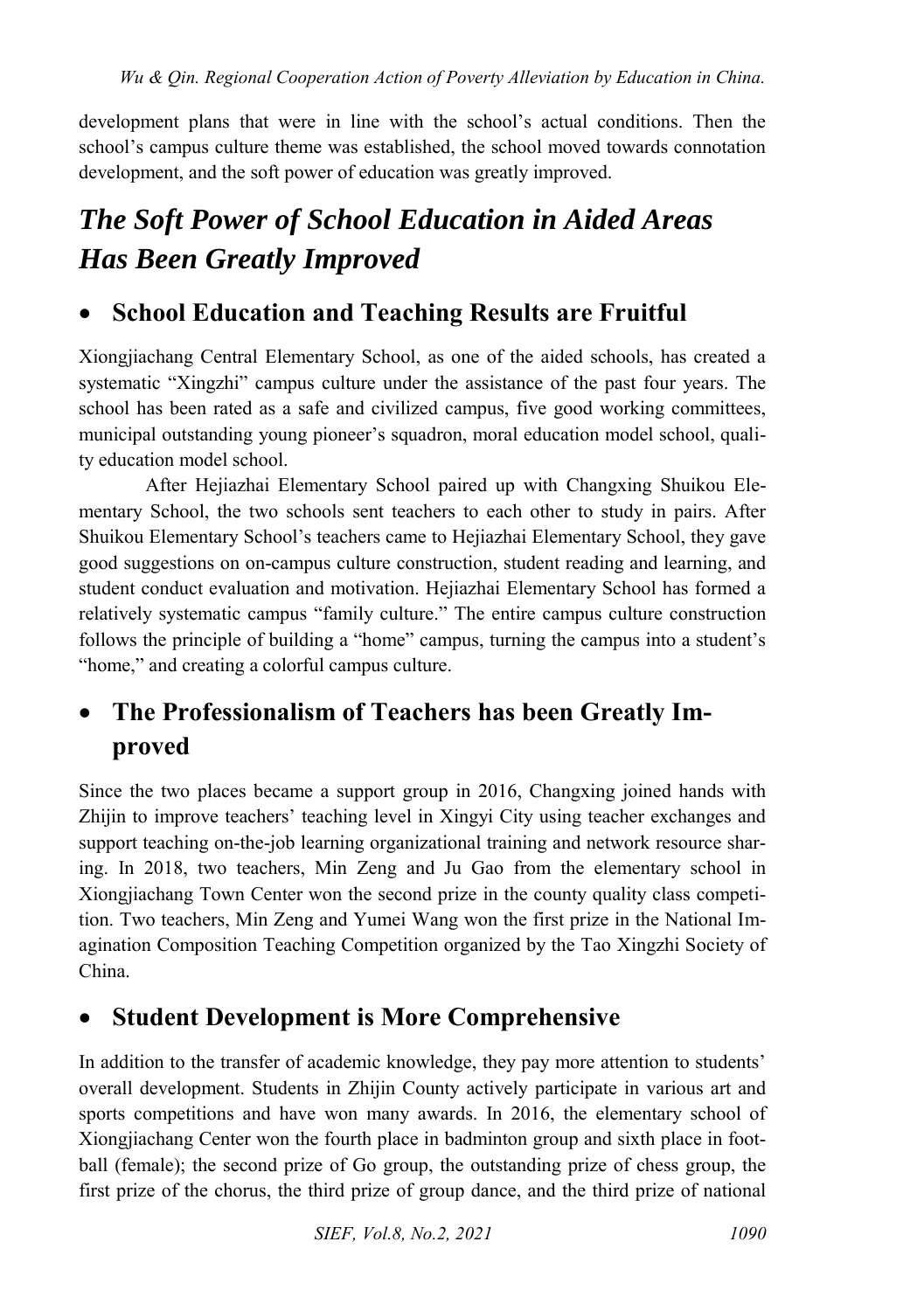musical instrument. In 2017, the school won the seventh prize in football (male), the third prize in Go, the excellence prize in chess, the outstanding reading prize, the first prize in cross-talk, the first prize in a group dance, the second prize in the chorus, and the third prize in total points for table tennis. The second place in the women's team, the third place in the men's team, the first place in total badminton points, the first in women's team, the first in women's doubles, the first in men's singles, and the first in women's singles (a total of 7 championships, the elementary school in Xiongjiachang Town won 5 of them). In 2018, he won sixth place in football (male), third place in Go, and the first national musical instrument prize.

## *Brings Greater Social Benefits to the East and West Regions*

The development of cooperative poverty alleviation by education between the east and the west has promoted the soft power of education in the aided areas and helped the east, and the west has produced more excellent social benefits. Through the "Yunnan-Guizhou Class," "Changxing Class," and other channels, to meet the economic development needs of the eastern region, adopt the method of "internship + employment" to provide human resources for enterprises in the eastern region. It solves enterprises' employment needs in Changxing County and solves students' employment problems in Zhijin County. This will help impoverished areas in the western region train more skilled talents and lay a solid foundation for students' employment.

The collaborative development of Zhijin County and Changxing County has also attracted more social attention.

On the morning of October 23, 2018, Zhijin County's all-around environmental improvement project and the balanced development of compulsory education observation group came to elementary school in Xiongjiachang Town's on-site promotion meeting. This is the first time a rural school in a mountainous area has welcomed such a large-scale job searching meeting.

On April 10, 2019, the Ministry of Education-UNICEF School Environmental Improvement Project Observation Group visited Xiongjiachang elementary school. More than 100 members of the observation group included: Lijing Liu, Director of the Department of Sports, Health and Arts, Ministry of Education, Zhenbo Yang, Project Expert of UNICEF China Office, Stewart Nyamuranga, Project Officer of UNICEF China Office, Zhiming Hao, Guizhou Provincial Department of Education Sports and Health Sen Ye, Section Chief of Art Department, Project Leader of Sports, Health and Art Department of Education Department (Education Committee) of Yunnan Province, Guangxi Zhuang Autonomous Region, Chongqing City, Xinjiang Uygur Autonomous Region, director of 32 townships and sub-district management centers in the county, principal of the elementary school in the county (Guizhou Provincial Statistics Bureau Synchronized Well-off Village Work Team, 2019).

## **Perspectives**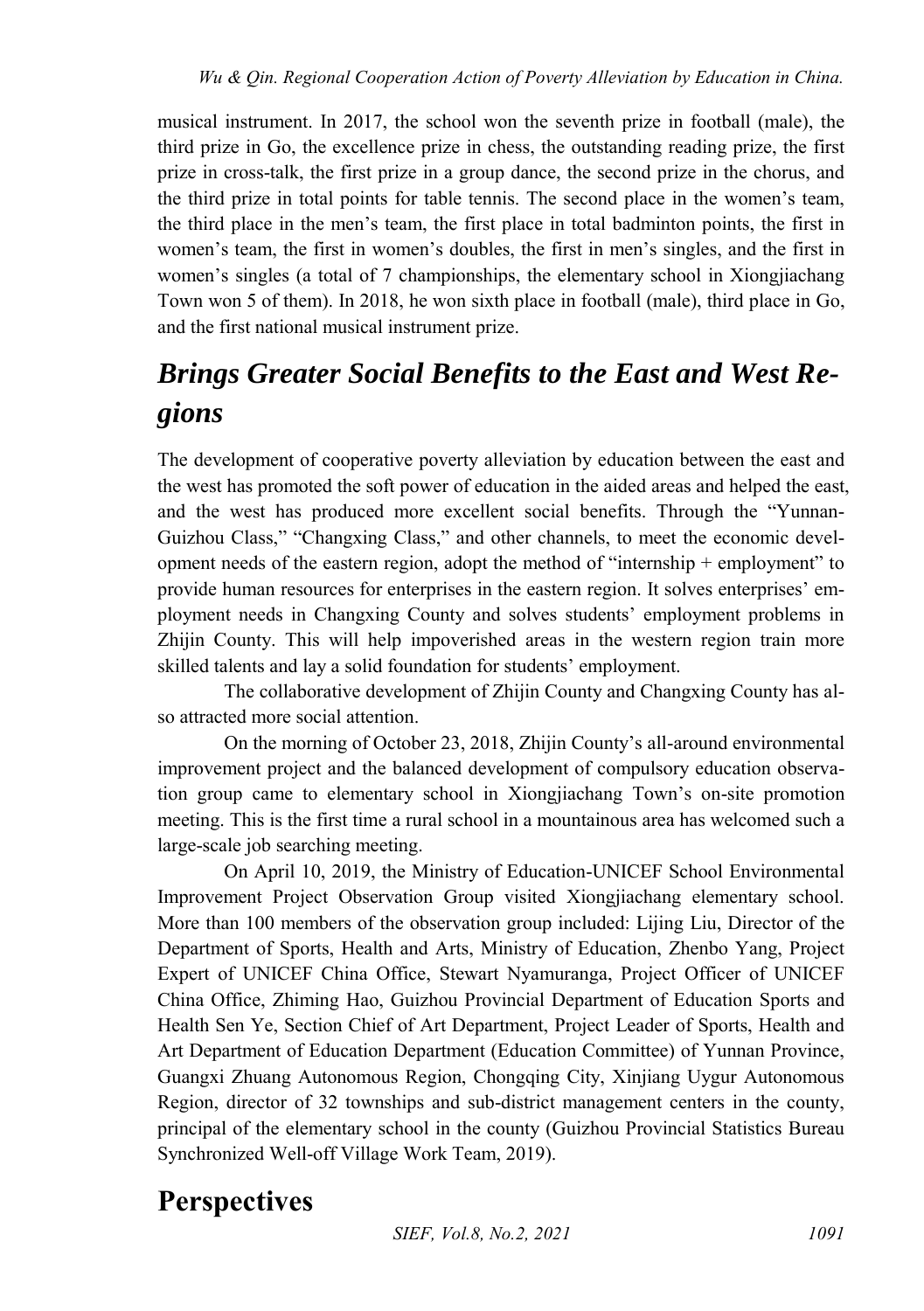Since the implementation of the East-West Cooperation Plan in 2016, the eastern region, represented by Zhejiang, Jiangsu, and Shanghai has established a close education counterpart support relationship with the weaker regions of the western region under the promotion of relevant government departments. As a result, a group of east-west paired assistance groups, represented by Changxing County and Zhijin County, emerged. The support groups in the formation have frequent exchanges and interactions, and the support area communicates and assists the recipient area in terms of teaching, teacher training, and high-quality teaching resources.

Changxing County and Zhijin County's educational cooperation poverty alleviation model has established a long-term new output poverty alleviation mechanism by education. It has found a new way for the government to achieve precise poverty alleviation, provides a talent guarantee for the long-term development of enterprises, and realizes the ultimate goal of educating people for the school. A four-win situation for the government, schools, enterprises, and students has been initially realized. This educational poverty alleviation model has wholly changed low-income families' destinies and blocked poverty's intergenerational transmission.

Starting from the assistance cases of Changxing County and Zhijin County, we can see that the collaborative practice of poverty alleviation between the east and the west of China has achieved more significant results and has had an essential impact on the cause of poverty reduction in the world. However, with the in-depth advancement of poverty alleviation by education work, the difficulties and problems faced by it cannot be ignored.

#### *First, how to help the aided areas build their high-quality educational resources?*

At present, most of the education in poverty-stricken areas in China has poor school conditions, weak teaching staff, and difficulty in achieving student development. After implementing China's vigorous poverty alleviation, through funding and policy tilt, targeted enhancement of education quality in impoverished areas in the west has been strengthened. However, is the introduction of educational resources in developed areas suitable for students in the aid areas, and how to adapt high-quality educational resources to students' individual needs in the aid areas? This is not only a short-term resource-sharing behavior that can be achieved, but more is to help impoverished areas establish a local team of high-quality professional teachers. This affects the standardization of schools in impoverished areas and the improvement of teaching quality.

#### *Second, how to establish a long-term effective alleviation mechanism for education cooperation between the East and the West of China?*

The achievements of poverty alleviation by education are cumulative, and it takes at least one or two generations of accumulation to see the improvement of education on individuals and families. Therefore, the implementation process is challenging to be accurately monitored, and a reasonable evaluation system is lacking, which affects the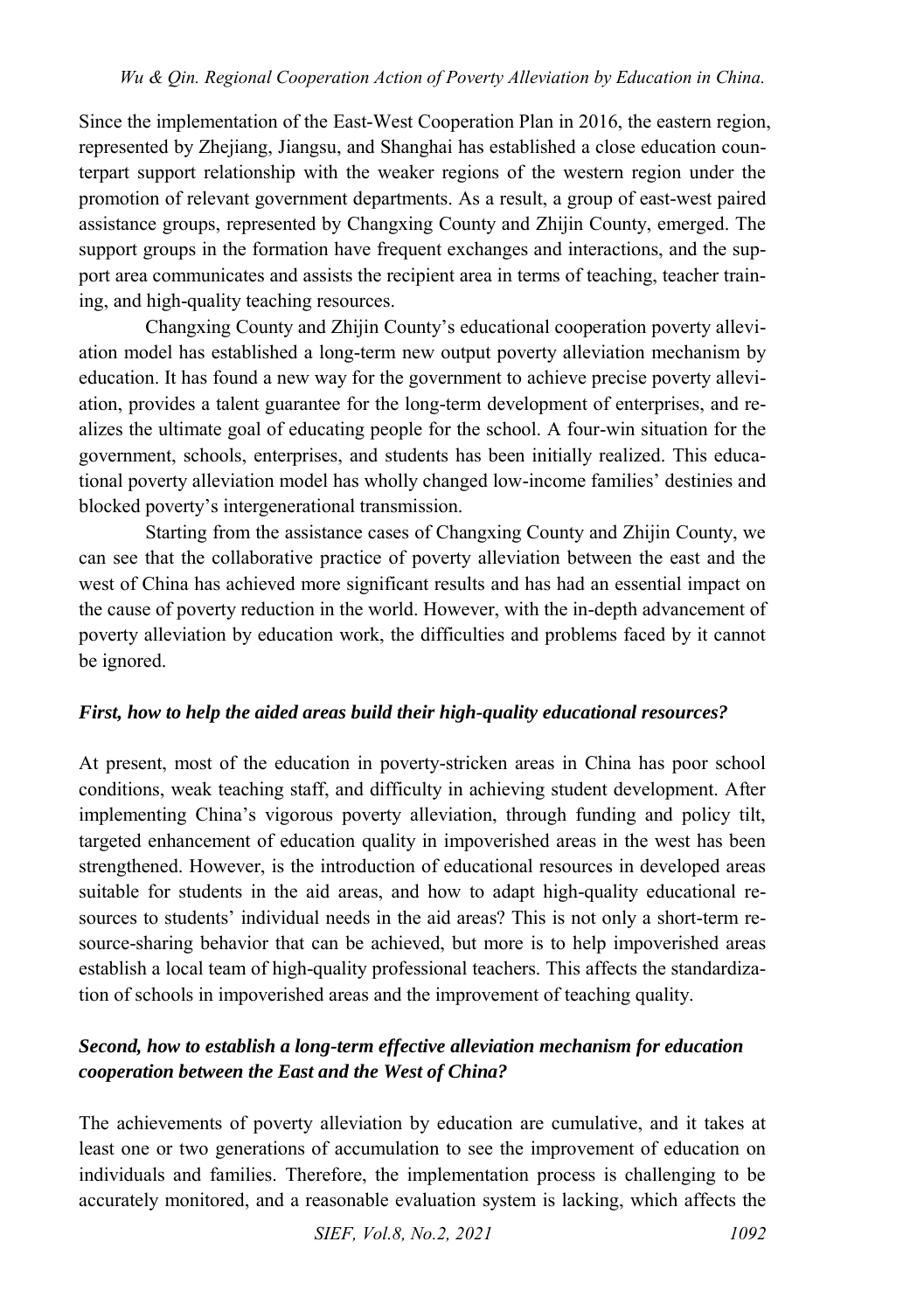implementation of policies, feedback, and subsequent evaluation and improvement of the project. The same applies to the Poverty Alleviation of the East-West Educational Cooperation. Both parties of assistance must establish accurate and long-term effectiveness alleviation by education evaluation and supervision systems to help a part of the challenging groups. This kind of help is a material donation and a reasonable layout from the perspective of the cost and benefit of the educated. Fundamentally stimulate the endogenous learning motivation of educating low-income families and turn them into a vital force to feedback the hometown (Wang et al., 2019).

#### *Third, how to help the recipient areas absorb local graduates?*

Due to the constraints of natural and economic conditions and historical reasons, poor areas have slow economic development, making it difficult for talents to gather, which seriously affects economic development. To attract talents, government departments and employers at all levels in poverty-stricken areas have increased their efforts to recruit talents at all costs, but the results are still not noticeable. On the one hand, there is a shortage of talents, and on the other hand, the talents that have been painstakingly introduced are of little use, causing a waste of talents. Therefore, helping the aided areas train a group of local talents suitable for local development is an effective way to alleviate the aided areas' economic development constraints. In this regard, the assisted areas should vigorously create an excellent environment suitable for the growth of talents, actively encourage local entrepreneurs and technical personnel to return to their hometowns through preferential policies, and actively build a financial service platform to help entrepreneurs who return to start their businesses solve their problems. Ultimately help them to make the company more substantial and more prominent. Simultaneously, the aided areas should also focus on cultivating local talents and increasing local talents training. Expand their horizons through education and improve their comprehensive business management capabilities and other aspects (Shen, 2020).

#### *Notes*

- <span id="page-12-0"></span>*1. Development Planning Department of the Ministry of Education of China. (2013) China Educational Finance Statistical Yearbook (2012), Beijing: People's Education Press. ISBN: 9787107279201*
- <span id="page-12-1"></span>*2. The Central People's Government of China. (2016) Guiding Opinions on Further Strengthening the Poverty Alleviation Work between the East and the West, 12-07.*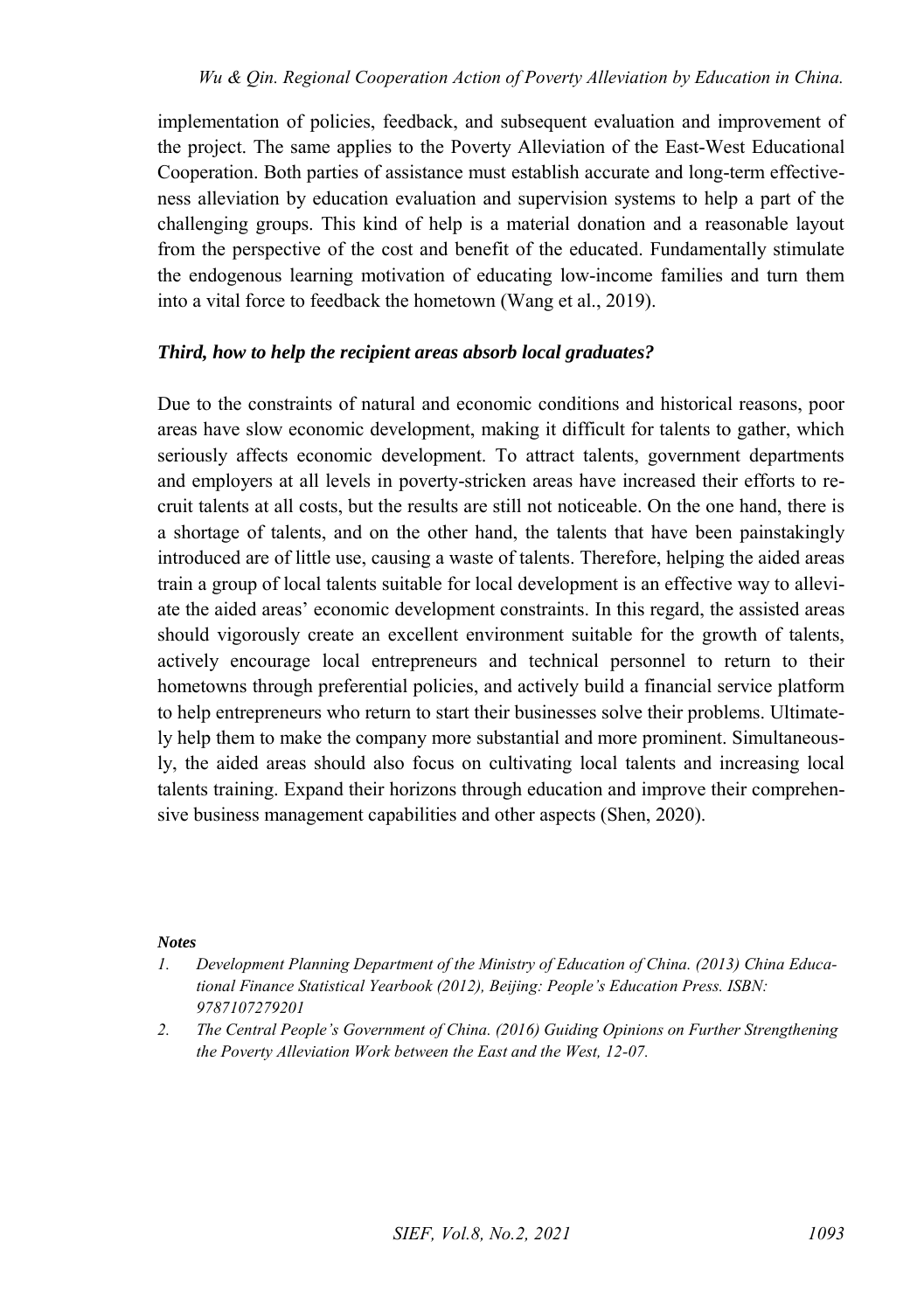#### **References**

- Chai, H. (2019). Long-term relationship weaving true love-"Changxing • Zhijin" Poverty alleviation by education work documentary. Bijie News, 08-20 (5 Edition) [http://rb.bjrb.cn/html/2019-](http://rb.bjrb.cn/html/2019-08/20/content_5_1.htm) 08/20/content 5 1.htm [Chinese]
- Ding, Y. (2018). Holding Poverty Alleviation by Education "Niu Bizi" Colleges and universities actively carry out teacher poverty alleviation. People's Daily, July 19. [http://rmfp.people.com.cn/n1/2018/0719/c40](http://rmfp.people.com.cn/n1/2018/0719/c406725-30156658.html) [6725-30156658.html](http://rmfp.people.com.cn/n1/2018/0719/c406725-30156658.html) [Chinese]
- Education Bureau of Bijie City. (2017). Report on the review, evaluation, and acceptance of the basic popularization of education in Zhijin County for 15 years, 08-08 [http://www.bijie.gov.cn/gk/xxgkml/zdlyxx/j](http://www.bijie.gov.cn/gk/xxgkml/zdlyxx/jyxx/201711/t20171101_5493223.html) [yxx/201711/t20171101\\_5493223.html](http://www.bijie.gov.cn/gk/xxgkml/zdlyxx/jyxx/201711/t20171101_5493223.html)  [Chinese]
- Guizhou Provincial Statistics Bureau Synchronized Well-off Village Work Team. (2017) Provincial Statistics Bureau Synchronized Well-off Village Work Team cited Zhejiang entrepreneurs to fund needy students in Xiongjiachang Town, 09-06 [http://stjj.guizhou.gov.cn/tjgz/tbxkzcgz/2017](http://stjj.guizhou.gov.cn/tjgz/tbxkzcgz/201709/t20170906_24791870.html) [09/t20170906\\_24791870.html](http://stjj.guizhou.gov.cn/tjgz/tbxkzcgz/201709/t20170906_24791870.html) [Chinese]
- Guo, W. (2019). From school and school "hand in hand" to county and county "connecting heart," Shanhai talks about development hand in hand. Changxing News Network, 07-26.

[http://cxnews.zjol.com.cn/cxnews/system/20](http://cxnews.zjol.com.cn/cxnews/system/2019/07/26/031804430.shtml) [19/07/26/031804430.shtml](http://cxnews.zjol.com.cn/cxnews/system/2019/07/26/031804430.shtml) [Chinese]

- Guo, W. (2020). Changxing: The East and the West join hands to create the "Yungui Class" version 2.0. Zhejiang Online, 07-14. [http://gxxw.zjol.com.cn/gxxw/system/2020/](http://gxxw.zjol.com.cn/gxxw/system/2020/07/14/032616659.shtml) [07/14/032616659.shtml](http://gxxw.zjol.com.cn/gxxw/system/2020/07/14/032616659.shtml) [Chinese]
- Jiang, Y. & Qin, Z. (2017). The enlightenment of international anti-poverty experience to China's precise poverty alleviation. *China Market*, 2017(29):25-26+51. [Chinese] DOI: [https://doi.org/10.13939/j.cnki.zgsc.2017.29.](https://doi.org/10.13939/j.cnki.zgsc.2017.29.025) [025](https://doi.org/10.13939/j.cnki.zgsc.2017.29.025)
- Li, Q. (2016). Regionally promote the development of school characteristics and enhance the level of connotative development of the

school. *Shanxi Education*, 2016(7):21-22. [Chinese] [https://www.cnki.com.cn/Article/CJFDTotal](https://www.cnki.com.cn/Article/CJFDTotal-SXJJ201607009.htm) [-SXJJ201607009.htm](https://www.cnki.com.cn/Article/CJFDTotal-SXJJ201607009.htm) 

- Liang, X.. & Zhang, X. (2014). The current situation and countermeasures of the balanced allocation of compulsory education resources in western China. *Business*, (26):252. [Chinese] [https://www.cnki.com.cn/Article/CJFDTotal](https://www.cnki.com.cn/Article/CJFDTotal-SHNG201426212.htm) [-SHNG201426212.htm](https://www.cnki.com.cn/Article/CJFDTotal-SHNG201426212.htm)
- Ma. D. (2019). Going hand in hand to support the wisdom in pairs-16 schools in Changxing County, Zhejiang Province organized a group to help nine schools in Xiongjiachang Town, Jin County. *Guizhou Today*, 2019(17):70-71. [Chinese] [http://www.cnki.com.cn/Article/CJFDTotal-](http://www.cnki.com.cn/Article/CJFDTotal-GZDD201917037.htm)[GZDD201917037.htm](http://www.cnki.com.cn/Article/CJFDTotal-GZDD201917037.htm)
- National Academy of Economic Strategy. (2020) China County Economic Development Report (2020) and National Top 100 County Report. 12-23.

[http://naes.cssn.cn/cj\\_zwz/cg/yjbg/zgxyjjfzb](http://naes.cssn.cn/cj_zwz/cg/yjbg/zgxyjjfzbg/202012/t20201223_5235779.shtml) [g/202012/t20201223\\_5235779.shtml \[](http://naes.cssn.cn/cj_zwz/cg/yjbg/zgxyjjfzbg/202012/t20201223_5235779.shtml)Chinese]

- Sen, A. (1981). Poverty and famines: An essay on entitlement and deprivation, Oxford University Press: pp268. ISBN: 0-19-828643-2.
- Shang, Y. (2018). Looking back and looking forward to the 30th anniversary of the construction of the Bijie Experimental Zone. Journal of Guizhou Institute of Socialism, 2018(3): 11-15. [Chinese] DOI: [https://doi.org/10.3969/j.issn.1673-](https://doi.org/10.3969/j.issn.1673-9310.2018.03.005) [9310.2018.03.005](https://doi.org/10.3969/j.issn.1673-9310.2018.03.005)
- Shen, K. (2020). Consolidate the talent base to help the poverty alleviation. China News, 04-01[. https://difang.gmw.cn/2020-](https://difang.gmw.cn/2020-04/01/content_33705931.htm) [04/01/content\\_33705931.htm \[](https://difang.gmw.cn/2020-04/01/content_33705931.htm)Chinese]
- The Guizhou Provincial Statistics Bureau Synchronized Well-off Village Work Team (2019). Ministry of Education-UNICEF "School All-round Environmental Improvement Project" visit and observation group went to Zhijin Xiongjiachang elementary school to investigate the progress of quality education in the impoverished mountainous